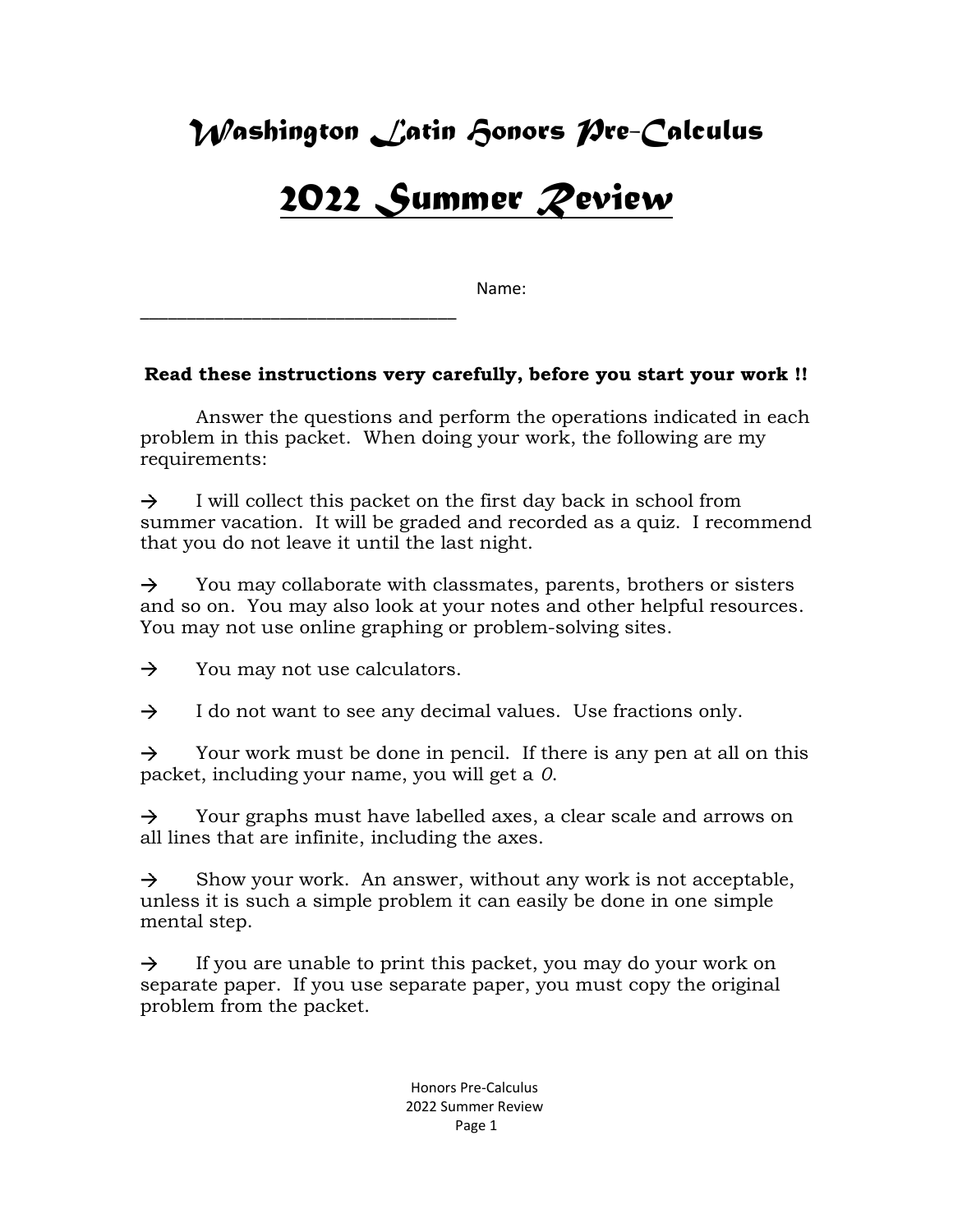1. Explain the following terms as if you were explaining them to a sibling or a cousin, who is in eighth grade. Be simple, clear and accurate.

circle:

dependent variable:

domain of a function:

expression:

factor:

integer:

linear equation:

ordered pair:

parabola:

quadratic: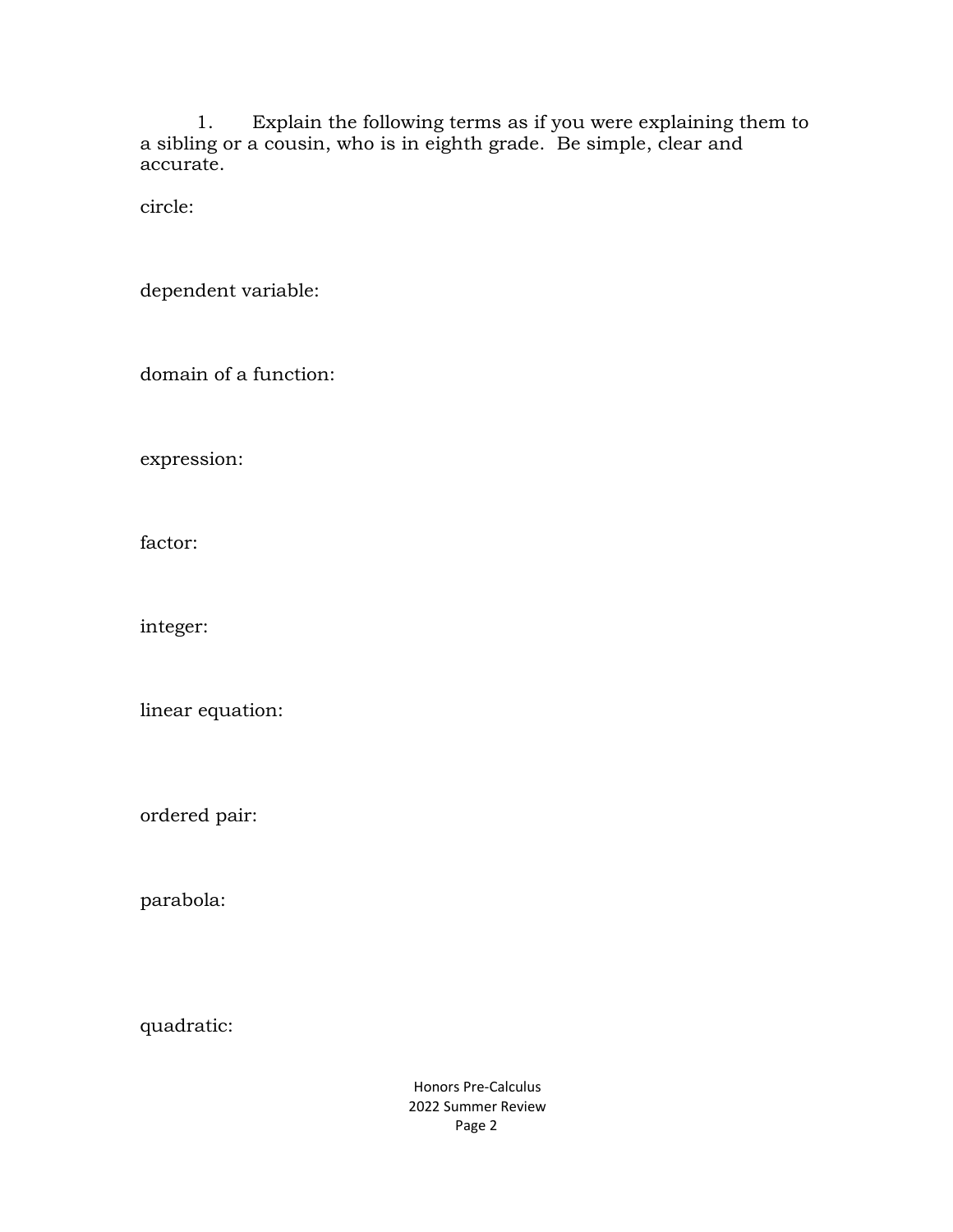range of a function:

real number:

slope:

square root:

variable:

| ۷. |  | perform the following operations. |
|----|--|-----------------------------------|
|    |  |                                   |

- a.  $\frac{1}{2}$  $\frac{1}{2} + \frac{1}{3}$ 3 b.  $\frac{3}{2} + \frac{7}{6}$ 6
- c.  $\frac{5}{6}$  $\frac{5}{6x} - \frac{3}{2x}$  $2x$ d.  $\frac{1}{2y} + \frac{1}{2}$ 2

| e. | 3, 2     | 2y            | 3y |
|----|----------|---------------|----|
|    | $\sigma$ | $10 \quad 11$ |    |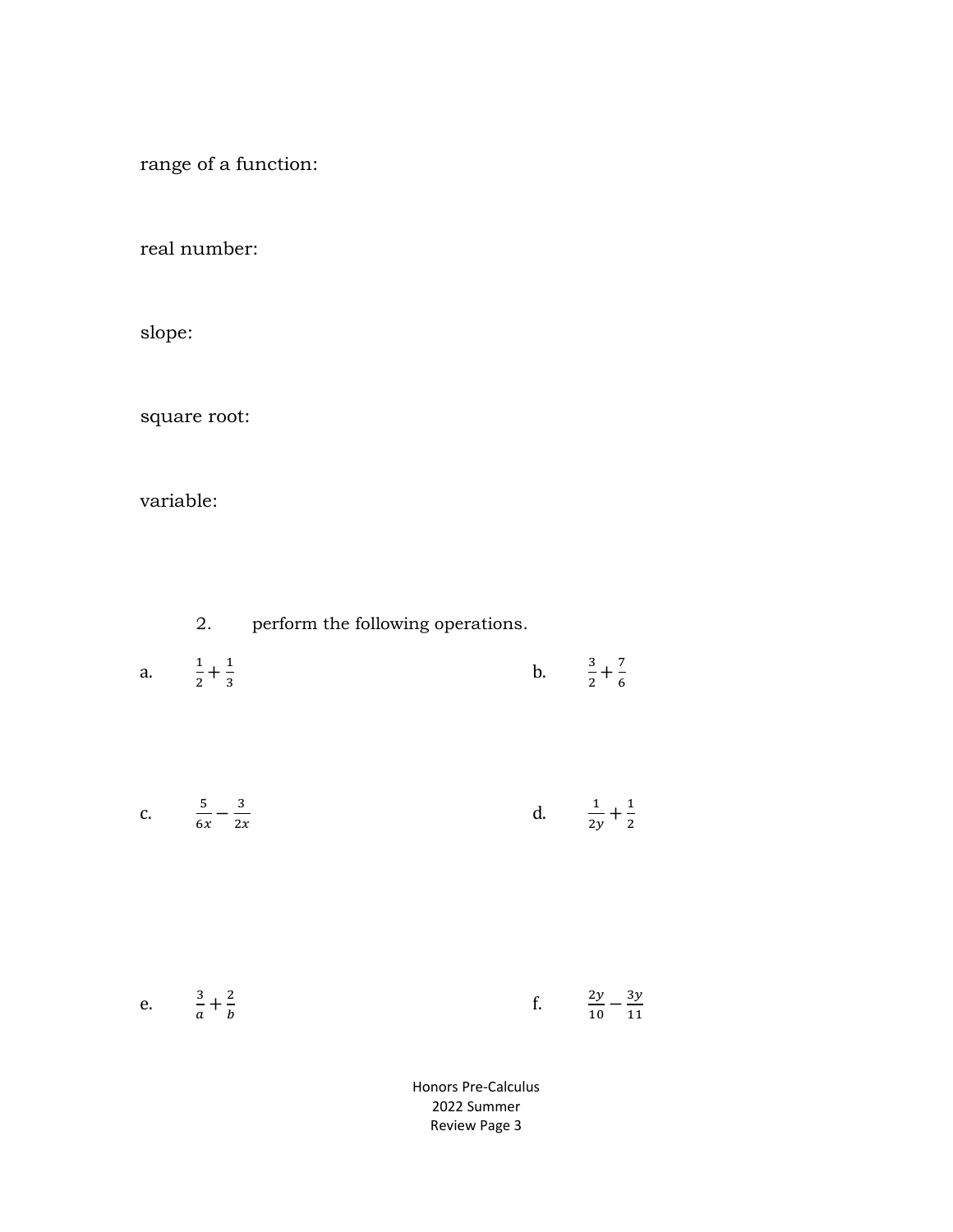

- 3. Find the equations of the following lines:
- a. passes through  $(2, 1)$  and  $(7, 11)$ .

b. has a slope of *- 3*, and a *y - intercept* of *10*.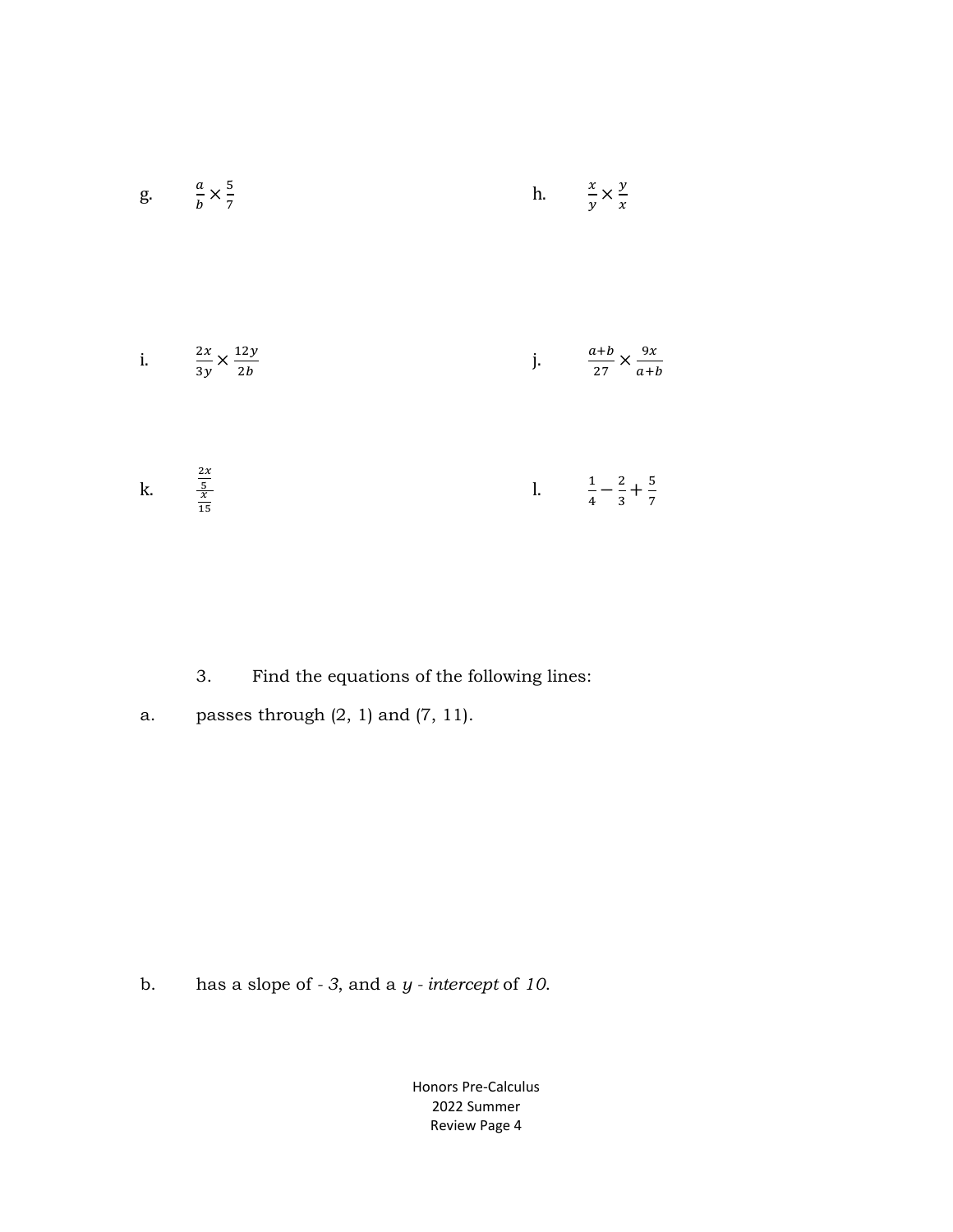c. has an *x - intercept* of *4* and a *y - intercept* of *- 2.*

d. is parallel to the line  $y = -2x + 3$  and goes through the point (2, 7).

4. Solve the following for *x*:

a.  $2x + 13 - 7 = x + 2(31 - x)$ b.  $|x+13|-3=17$ 

c.  $2x - 14 \n\pm 10$  Illustrate your solution on a number line.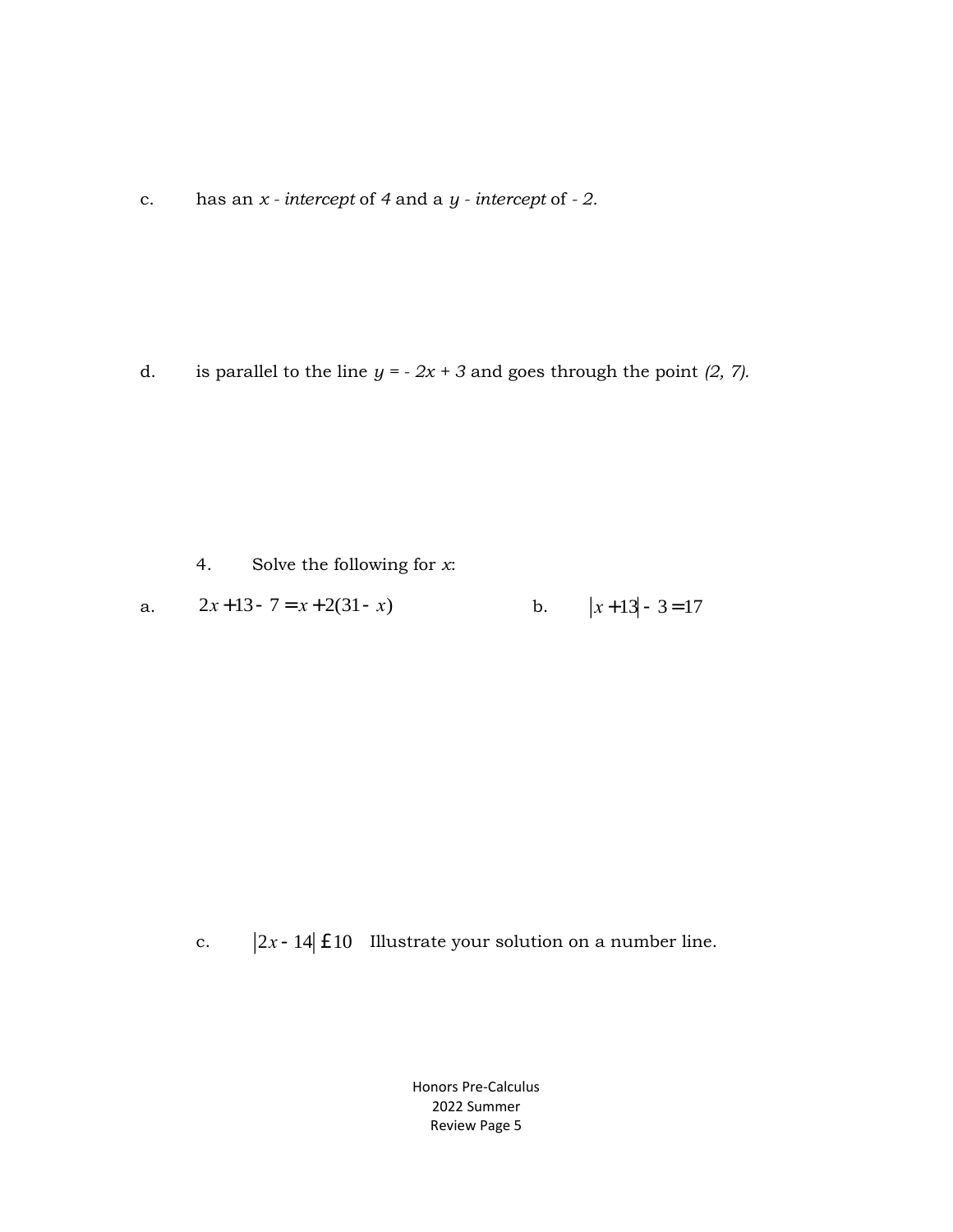5. Solve the following systems of equations:

| $y = 2x - 7$ |  | $2x + 4y = 12$ |
|--------------|--|----------------|
| $y = 4x + 6$ |  | $4x - y = 6$   |

6. Factor the following expressions:

a. 
$$
x^2 + 4x + 3
$$
 b.  $x^2 - 5x - 6$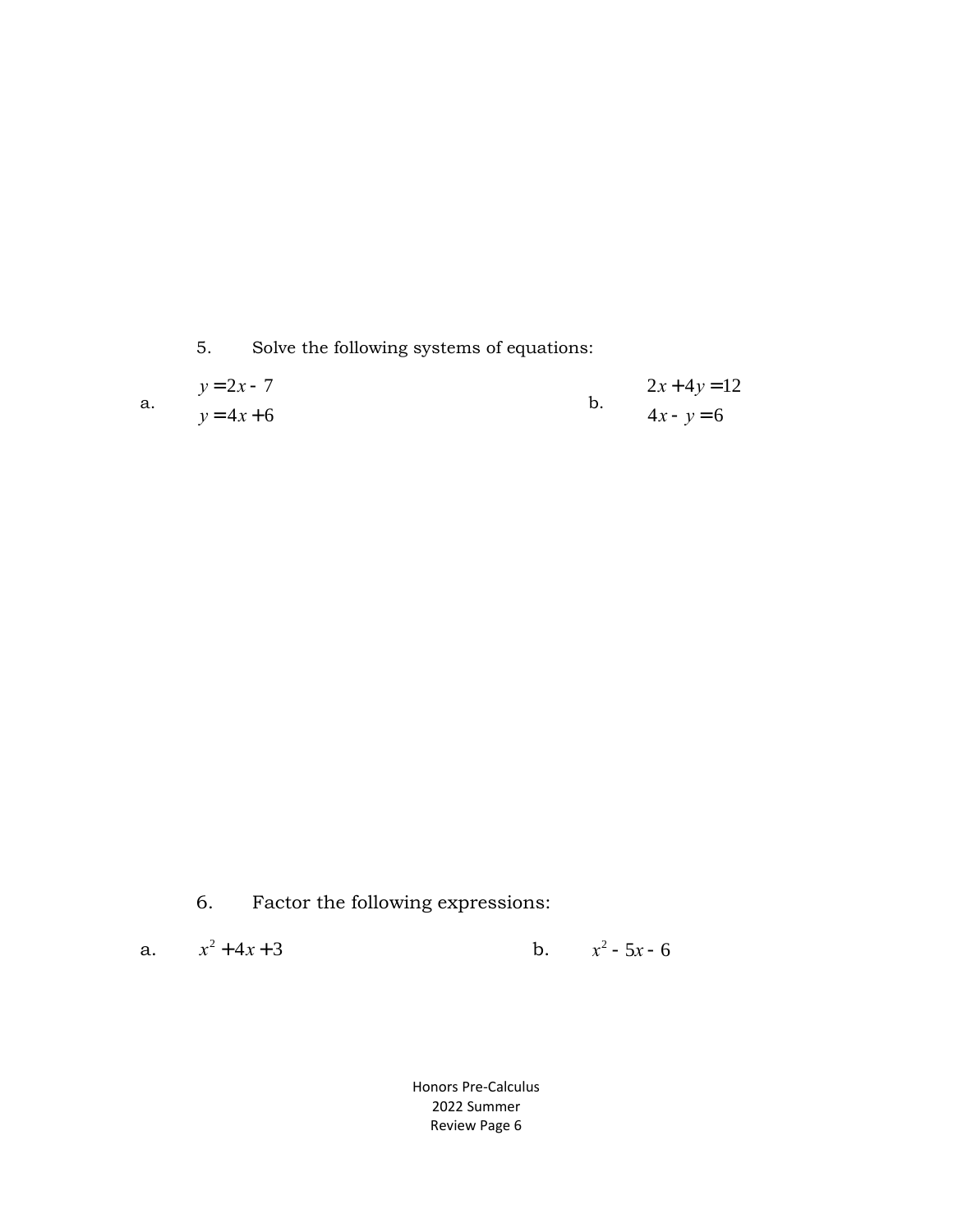c. 
$$
x^2 + 4x - 12
$$
 d.  $3x^2 - 12x + 9$ 

e. 
$$
x^2 - 49
$$
 f.  $a^2 + 2ab + b^2$ 

7. Solve the following equations for 
$$
x
$$
:

a. 
$$
x^2 + 7x + 12 = 0
$$
 b.  $x^2 - 4x - 12 = 0$ 

c. 
$$
x^2 - 14x - 45 = 0
$$
 d.  $4x^2 - x - 6 = 0$ 

e. 
$$
7(x-4)(x+3) = 0
$$
  
f.  $5(x-4)^2 - 30 = 0$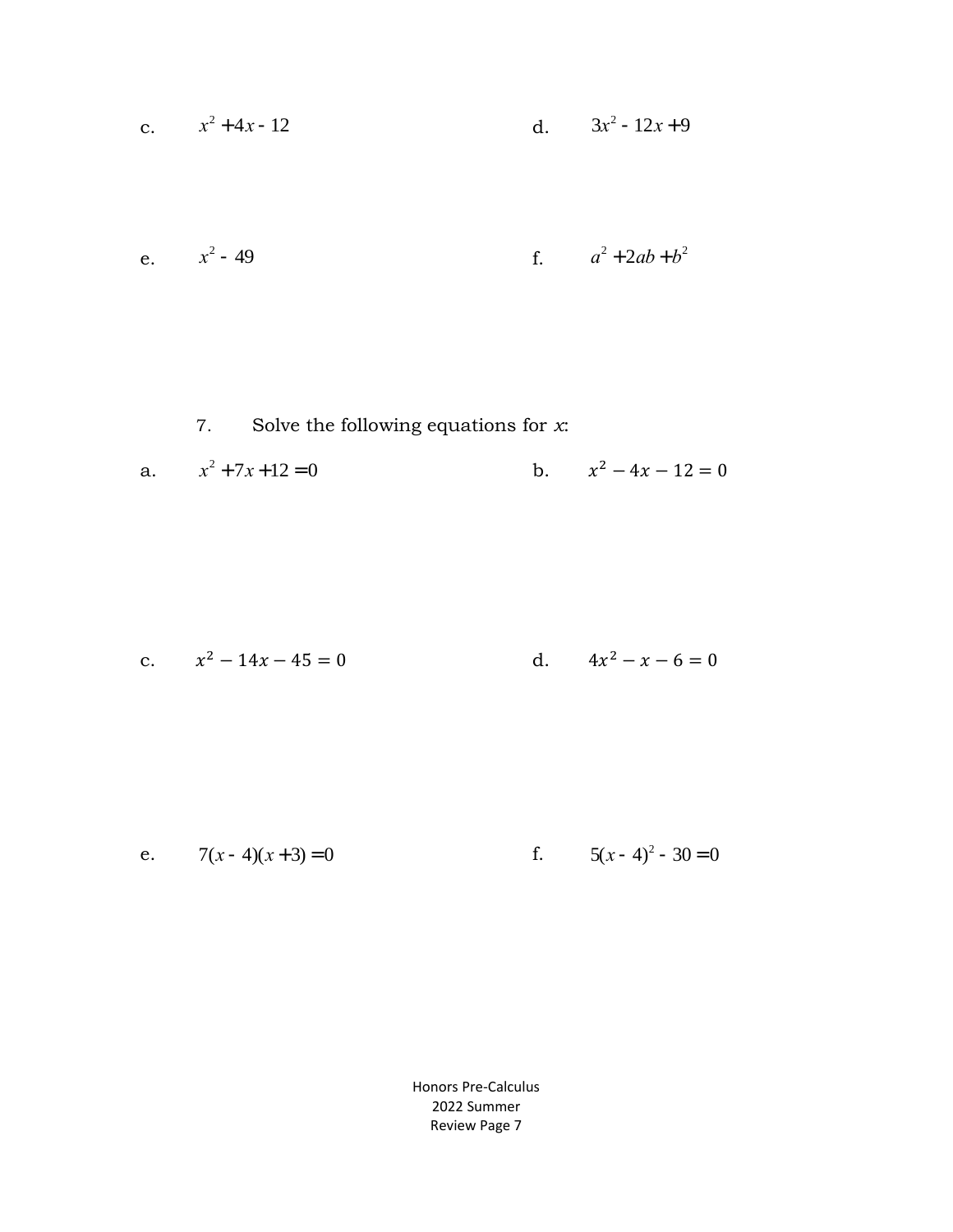8. Simplify the following rational expressions:

a. 
$$
\frac{4x^2}{4x^3 + 12x}
$$
 b.  $\frac{x^2 - 9}{x + 3}$ 

c. 
$$
\frac{x^2 - 2x - 3}{x^2 - 7x + 12}
$$
 d. 
$$
\frac{x - 7}{x^2 - 49}
$$

9. Simplify the following exponential expressions:

a. 
$$
10^3 \times 10^2
$$
 b.  $\frac{a^5 \times a^{-3}}{a^2}$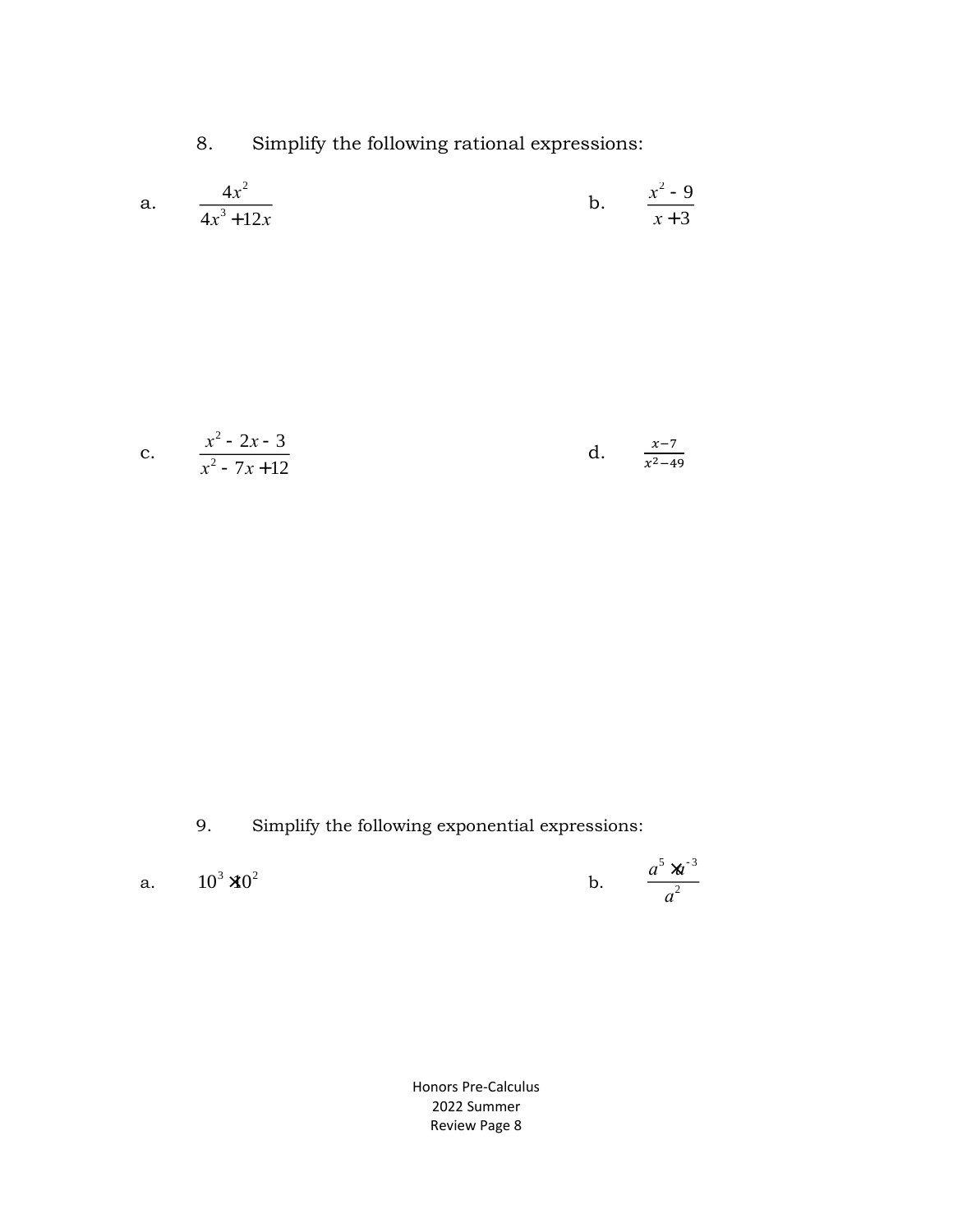c.  $(10^3)^4$ 

d. 3  $5.74.5^2$ 7 <sup>2</sup>∙5 <sup>2</sup>∙4∙7 <sup>2</sup>∙27

10. What are the area and the circumference of a circle in terms of its radius?

11. What are the volumes of a cone and a sphere?

12. What is the geometric definition of  $\pi$ ?

13. What are the areas of:

a square --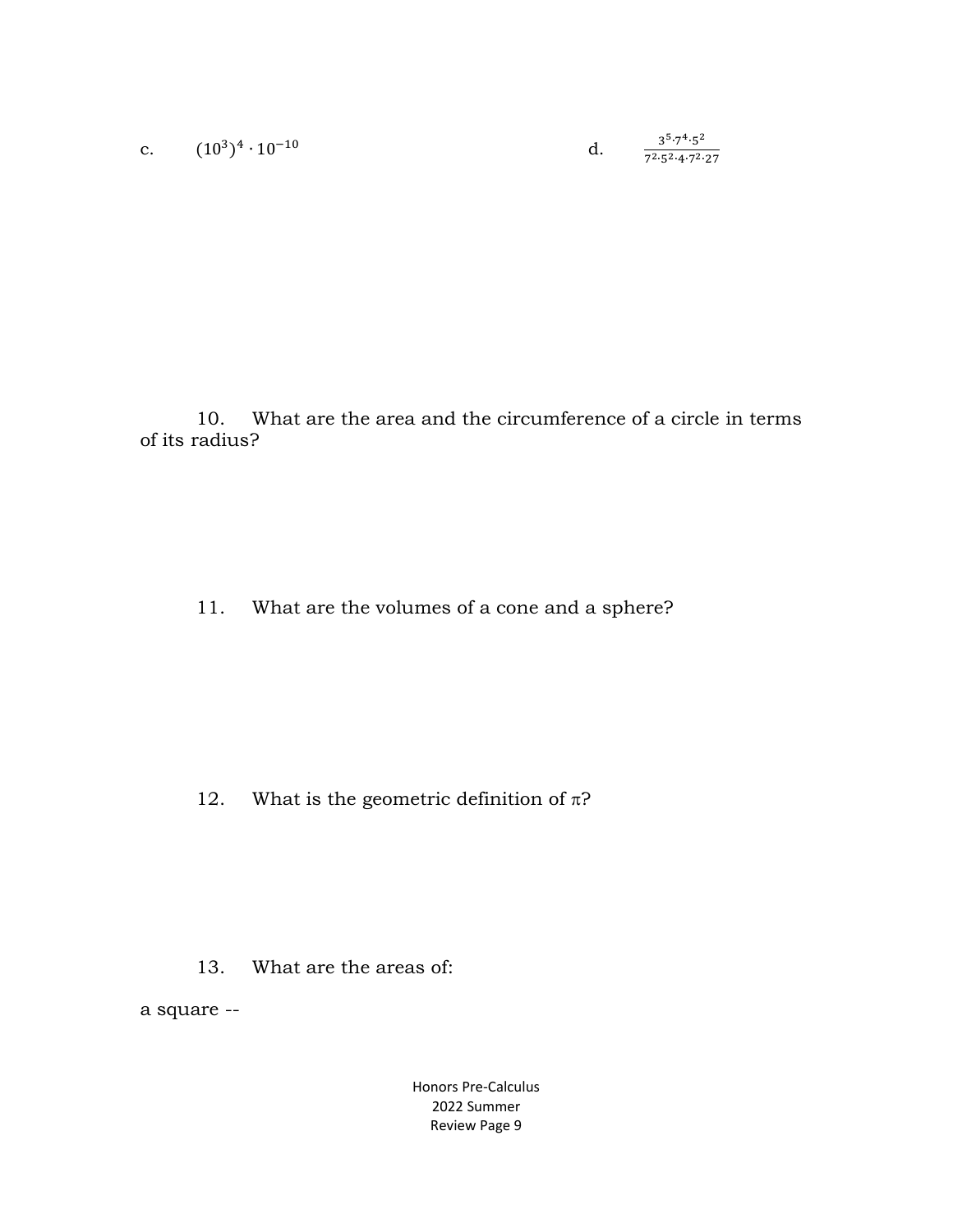a rectangle --

a parallelogram --

a trapezoid --

and a triangle --

14. What do we mean when we say that geometric shapes are similar --

congruent --

15. What are the squares of the numbers *1 - 15*?  $1 - 2 - 3 - 4 - 5 -$ 

 $6 - 7 - 8 - 9 - 10 11 - 12 - 13 - 14 - 15 -$ 

16. What are the divisibility rules for,

2 -